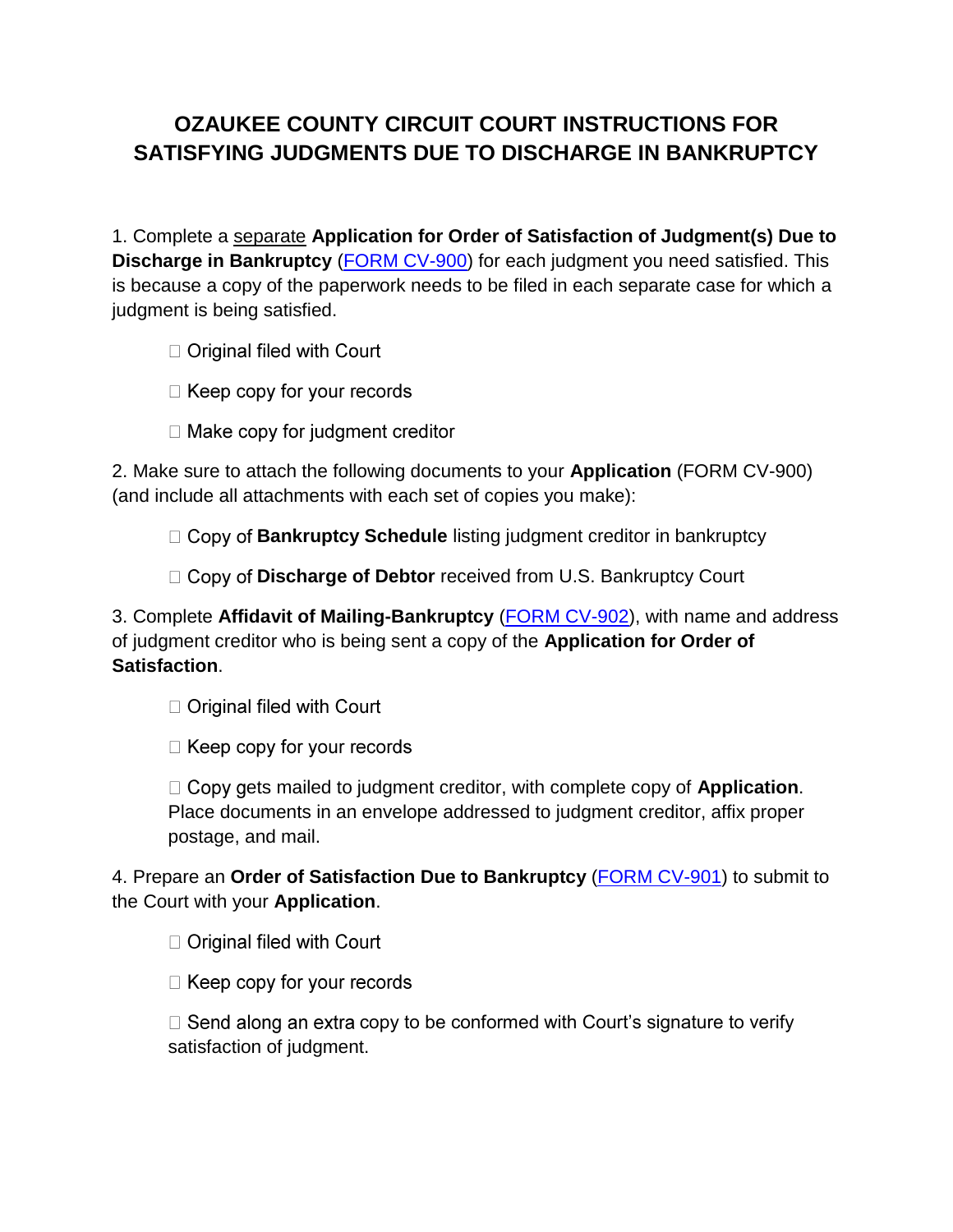5. Prepare a cover letter to send along to the Court. Insert date at top and sign the letter. Be sure to enclose the following with your letter:

□ Original Application for Order of Satisfaction of Judgment(s) FORM CV-900 (with **Bankruptcy Schedule** and **Discharge of Debtor** attached).

□ Original **Affidavit of Mailing** (FORM CV-902) to confirm that you have notified judgment creditor of your **Application for Order of Satisfaction**.

□ Original Order of Satisfaction (FORM CV-901).

- □ Extra copy of **Order of Satisfaction** (to be conformed for your records)
- $\Box$  Self-addressed stamped envelope for the Court to return conformed copy.
- $\Box$  Check in the amount of \$5.00, payable to Clerk of Court, for satisfaction fee.